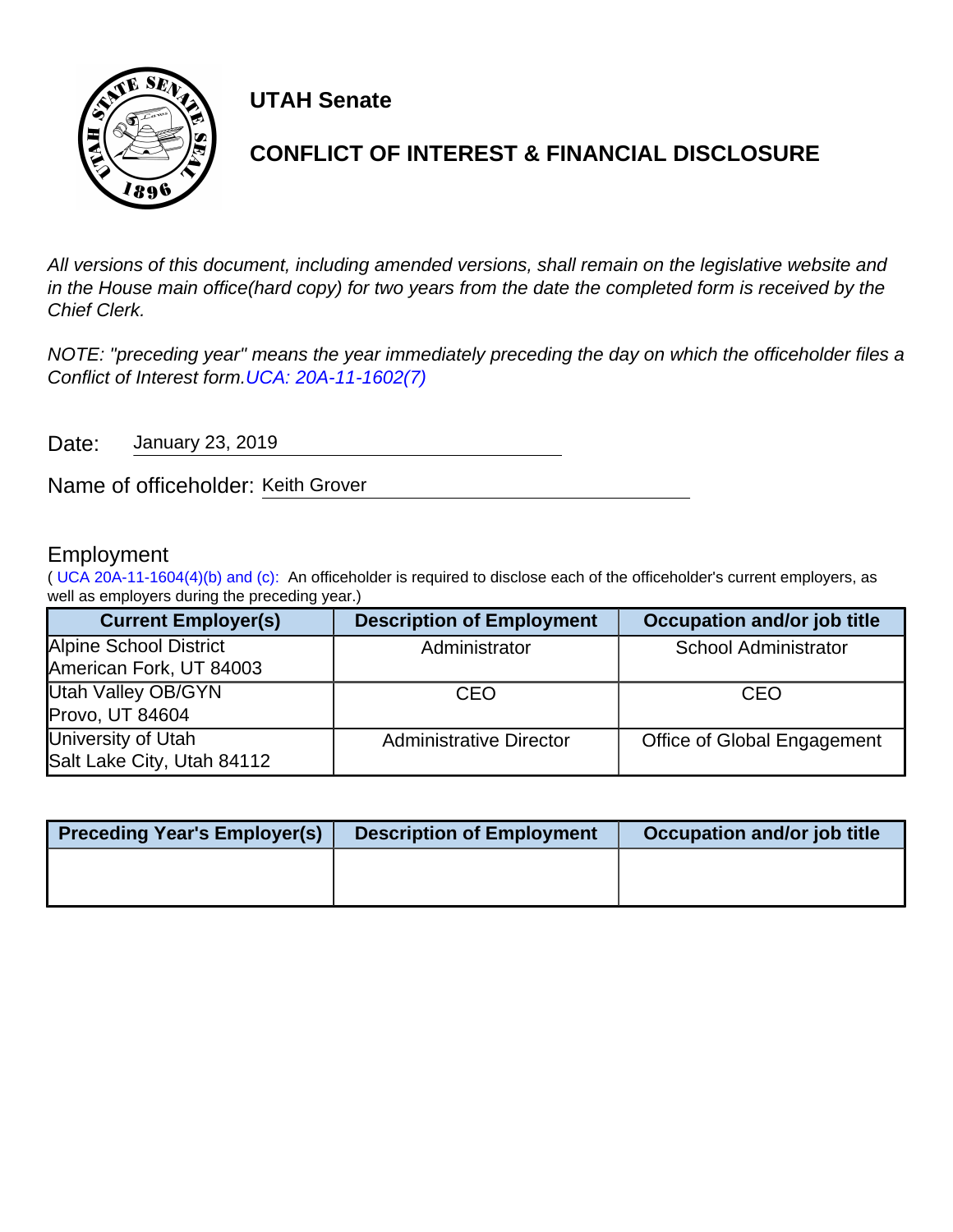## Entities in which you are an owner or officer.

[\[UCA 20A-11-1604\(4\)\(d\)\]](https://le.utah.gov/xcode/Title20A/Chapter11/20A-11-S1604.html)

| <b>Current Year: Entity Name</b>        | Type of business or activity<br>conducted by each entity | Your position in each entity |
|-----------------------------------------|----------------------------------------------------------|------------------------------|
| <b>JOK Properties</b>                   | <b>Real Estate</b>                                       | Owner, CEO                   |
| <b>Utah Valley OB/GYN Suites</b>        | <b>Real Estate</b>                                       | Owner, CEO                   |
| <b>G</b> Four Properties                | <b>Real Estate</b>                                       | Owner, CEO                   |
| Royal Mauian Kam II Beach<br>Properties | <b>Real Estate</b>                                       | Owner, CEO                   |
| Utah Valley OB/GYN                      | <b>Medical Practice</b>                                  | Owner, CEO                   |
| Kauai Poipu Beach Properties            | <b>Real Estate</b>                                       | Owner, CEO                   |

| <b>Preceding Year: Entity Name</b> | Type of business or activity<br>conducted by the entity | Your position in each entity |
|------------------------------------|---------------------------------------------------------|------------------------------|
|                                    |                                                         |                              |

## Each individual or entity from whom the regulated officeholder has received \$5,000 or more *in income* currently and during the preceding year.

#### [\[UCA 20A-11-1604\(4\)\(e\)\]](https://le.utah.gov/xcode/Title20A/Chapter11/20A-11-S1604.html)

NOTE: [UCA 20A-11-1604\(5\)\(b\)](http://le.utah.gov/xcode/Title20A/Chapter11/20A-11-S1604.html?v=C20A-11-S1604_2014040320140313) "in making the disclosure..., a regulated officeholder who provides goods or services to multiple customers or clients as part of a business or a licensed profession is only required to provide the information described in Subsection (4)(e) in relation to the entity or practice through which the regulated officeholder provides the goods or services and is not required to provide the information described in Subsection (4)(e) in relation to the regulated officeholder's customers or clients."

| Name of individual or entity               | Type of business or activity<br>conducted by the entity |
|--------------------------------------------|---------------------------------------------------------|
| <b>Alpine School District</b>              | Education                                               |
| <b>Robinson and Associates</b>             | <b>Real Estate</b>                                      |
| Utah Legislature                           | Representative                                          |
| <b>Utah Valley OB/GYN</b>                  | <b>Medical Practice</b>                                 |
| <b>G-Four Properties, LLC</b>              | <b>Real Estate</b>                                      |
| <b>OB/GYN Suites, LLC</b>                  | <b>Real Estate</b>                                      |
| <b>JOK Properties, LLC</b>                 | <b>Real Estate</b>                                      |
| Royal Mauian Kam II Beach Properties       | <b>Real Estate</b>                                      |
| Kauai Poipu Beach Properties               | <b>Real Estate</b>                                      |
| Vanke Academy of Innovation and Excellence | Education                                               |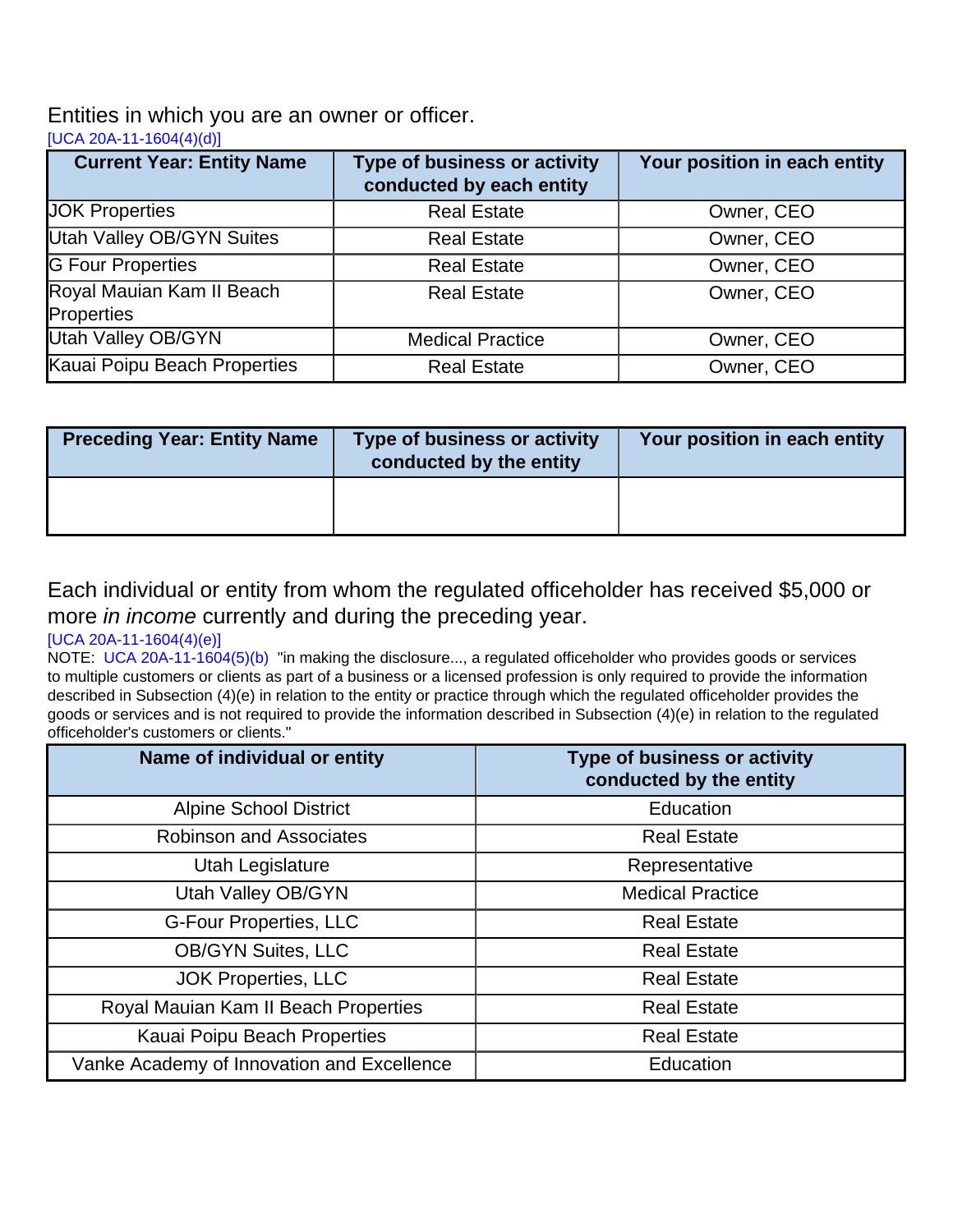Each entity in which you currently hold any stocks or bonds having a fair market value of \$5,000 or more, including info for the preceding year.

[\[UCA 20A-11-1604\(4\)\(f\)\]](https://le.utah.gov/xcode/Title20A/Chapter11/20A-11-S1604.html)

(excludes funds that are managed by a third party, including blind trusts, managed investment accounts, and mutual funds)

| Name of entity         | <b>Type of business or activity</b><br>conducted by the entity |
|------------------------|----------------------------------------------------------------|
| <b>Apple Computers</b> | Technology                                                     |
| <b>BitCoin</b>         | <b>Crypto Currency</b>                                         |
| Square Incorporated    | <b>Point of Sale Services</b>                                  |
| Lite Coin              | <b>Crypto Currency</b>                                         |
| Ethereum               | <b>Crypto Currency</b>                                         |
| Ripple                 | <b>Crypto Currency</b>                                         |
| <b>Stellar</b>         | <b>Crypto Currency</b>                                         |
| Doge Coin              | <b>Crypto Currency</b>                                         |

Entity or organization for which you serve on the board of directors or in any other type of paid leadership capacity (include current and preceding year).

[\[UCA 20A-11-1604\(4\)\(g\)\]](https://le.utah.gov/xcode/Title20A/Chapter11/20A-11-S1604.html)

\*(only required to list those entities not already listed in responses to questions 3, 4, or 5)

| Name of entity or organization | Type of business or activity<br>conducted by the entity | Your position in the<br>entity or organization |
|--------------------------------|---------------------------------------------------------|------------------------------------------------|
|                                |                                                         |                                                |

Description of any real property in which the legislator holds an ownership or other financial interest that the legislator believes may constitute a conflict of interest. (optional)

[\[UCA 20A-11-1604\(4\)\(h\)\]](https://le.utah.gov/xcode/Title20A/Chapter11/20A-11-S1604.html)

| Description of the real property | Description of the type of<br>interest held by the legislator |
|----------------------------------|---------------------------------------------------------------|
|                                  |                                                               |

Name of spouse and any other adult residing in your household who is not related by blood or marriage, and their employment information. Include current employer(s) and employer(s) during the preceding year. [\[UCA 20A-11-1604\(4\)\(i\)\(j\) and \(k\)\]](https://le.utah.gov/xcode/Title20A/Chapter11/20A-11-S1604.html)

Name of Spouse: Julie Grover